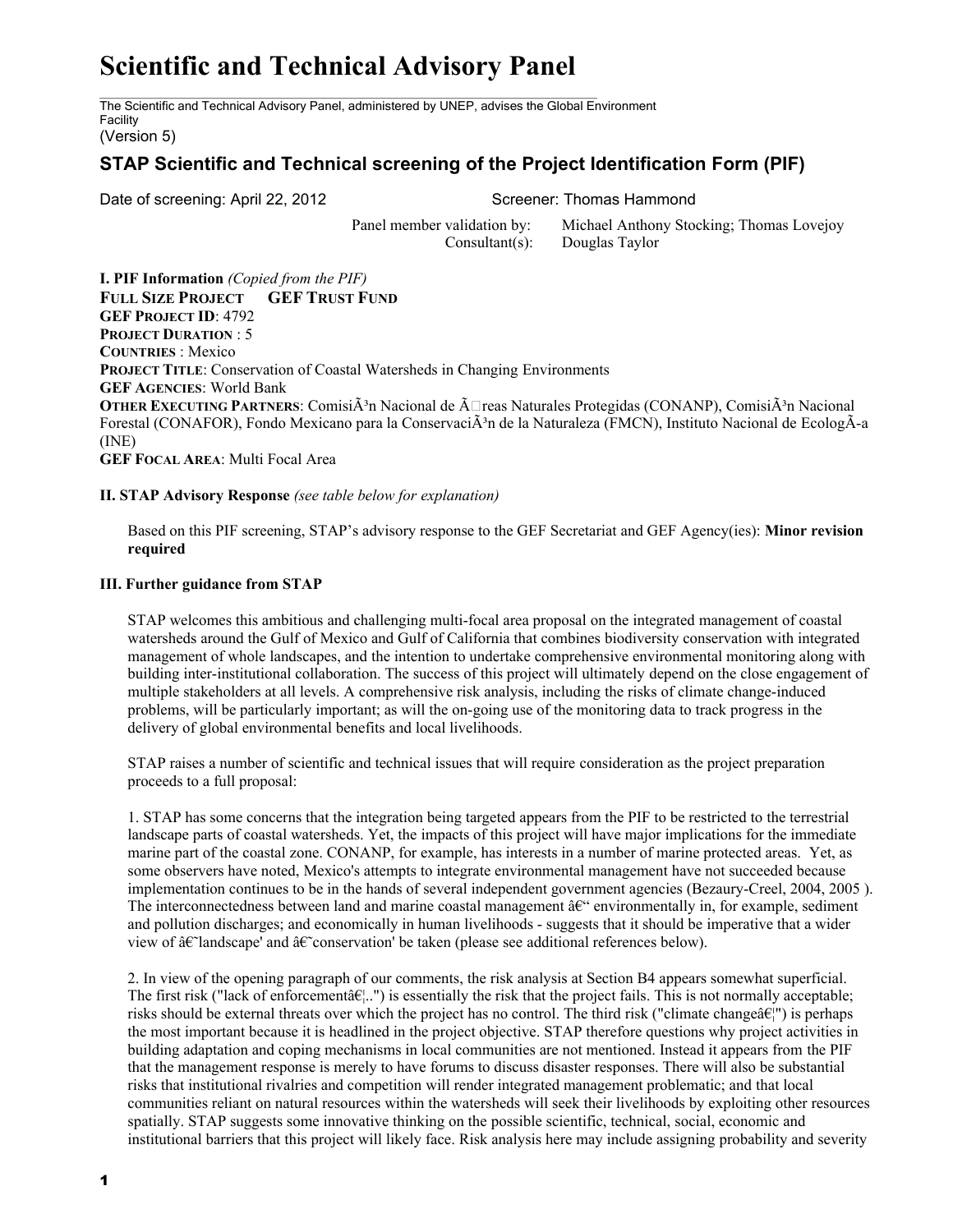scores to each risk; and then ensuring that project activities are designed appropriately to respond to the seriousness of risks and potential barriers. There are a number of references for quantitative risk analysis  $\hat{a}\in\hat{C}$  see, for example, http://www.rand.org/pubs/working\_papers/2004/RAND\_WR112.pdf

3. In the identification of stakeholders, Section B5, STAP reminds the proponents of the importance of gender dimensions, especially in both the distributional aspects of benefit derived from project activities as well as the costs incurred. The World Bank has itself published an excellent overview of the importance of gender in Mexico with suggestions on the aspects that need to be understood and the management responses that will need to be taken  $\hat{a}\epsilon^{\alpha}$  see Katz, E.G. and Correia, M.C. eds. (2001). The Economics of Gender in M©xico: work, family, state and market. Directions in Development Series, the World Bank, Washington DC.

4. For a multi-focal project such as the one proposed here, it is essential to draw a clear baseline of the status of certain key indicators drawn from the focal area strategies of GEF5. STAP misses the inclusion of any consideration of these indicators or attempt to construct even a very preliminary baseline analysis. This will need attention, for reasons outlined in the next point.

5. The GEF places important emphasis on the choice and use of impact indicators to track the progress of a project especially in its delivery of global environmental benefits (GEBs), over and above the baseline position. The PIF makes little or no mention of GEBs, despite this being a normal requirement even at early planning stage. STAP suggests an urgent consideration of the key indicators for a project such as this, which might include changes in total system carbon, change in biodiversity, change in land cover and the poverty status of local communities. Erosion rates may also be included as these are mentioned in the PIF, but STAP warns that there are substantial methodological problems, including scale issues, which would make direct monitoring of erosion as an indicator of land degradation problematic.

6. Component 2 is entitled  $\hat{a} \in \mathbb{C}$ Connecting the landscape'. It is not obvious what this means and why the use of PES schemes should be able to connect the landscape. The GEF-5 Land Degradation strategy does include building a landscape approach to land management, through ensuring integrated management plans and actions. The rationale for the activities under this Component 2 need to be explained so that the scientific logic is clear and that the professional stakeholders can understand the bigger picture of what  $\hat{a}\hat{\epsilon}$  and  $\hat{a}\hat{\epsilon}$  and  $\hat{a}\hat{\epsilon}$  really mean. The singular mention of PES is unlikely to achieve this. In the context of PES schemes to be supported by the GEF, the proponents' attention is drawn to the STAP advisory product on the subject, revised in March 2010: http://www.unep.org/stap/Portals/61/pubs/Publications/STAP%20PES%20publication%202010%20-%20website.pdf . There is no evidence in the PIF that this document has been consulted.

7. As the opening paragraph of these comments notes, STAP and the GEF pay particular attention to monitoring, especially of the beneficial impacts of project investments. Component 3 promises monitoring. However, most of the description under this component appears to refer to automated meteorological stations, which, while measuring important variables, could not in any sense monitor changes brought about by the project. STAP would like to see a discussion of the set of variables important both to the GEF and to national institutions that will be targeted for monitoring, the choice of measurement technique and the assignment of responsibility for measurement and reporting.

8. STAP appreciates that many of the above aspects will be developed in the PPG phase. However, given the recognized capacity of the local agencies involved in initiative as well as the significant experience gained by particularly CONAFOR in recent forest management PES schemes, nevertheless there should be a clear strategy at the outset for risk analysis, choice of impact indicators, identification of methods, choice of technologies and the implementation of monitoring and tracking.

### References

AlixGarcia, J. M., E. Shapiro, and K. R. E. Sims. 2010. The environmental effectiveness of payments for environmental services in Mexico: results from a pilot analysis. Working paper. University of Wisconsin, Madison.

Ferraro, P. J. 2011. The Future of Payments for Environmental Services. Conservation Biology, Volume 25, No. 6,  $1134\hat{a}$ <sup>e</sup> 1138

Bezaury-Creel, J E. 2004. "Las areas naturales protegidas costeras y marinas de México", in E Rivera-Arriaga, G J Villalobos-Zapata, I Azuz-Adeath, F Rosado-May (eds.). El manejo costero en México, Universidad AutÃ<sup>3</sup>noma de Campeche, SEMARNAT, CETYS-Universidad, Universidad de Quintana Roo. México: CETYS-Universidad.